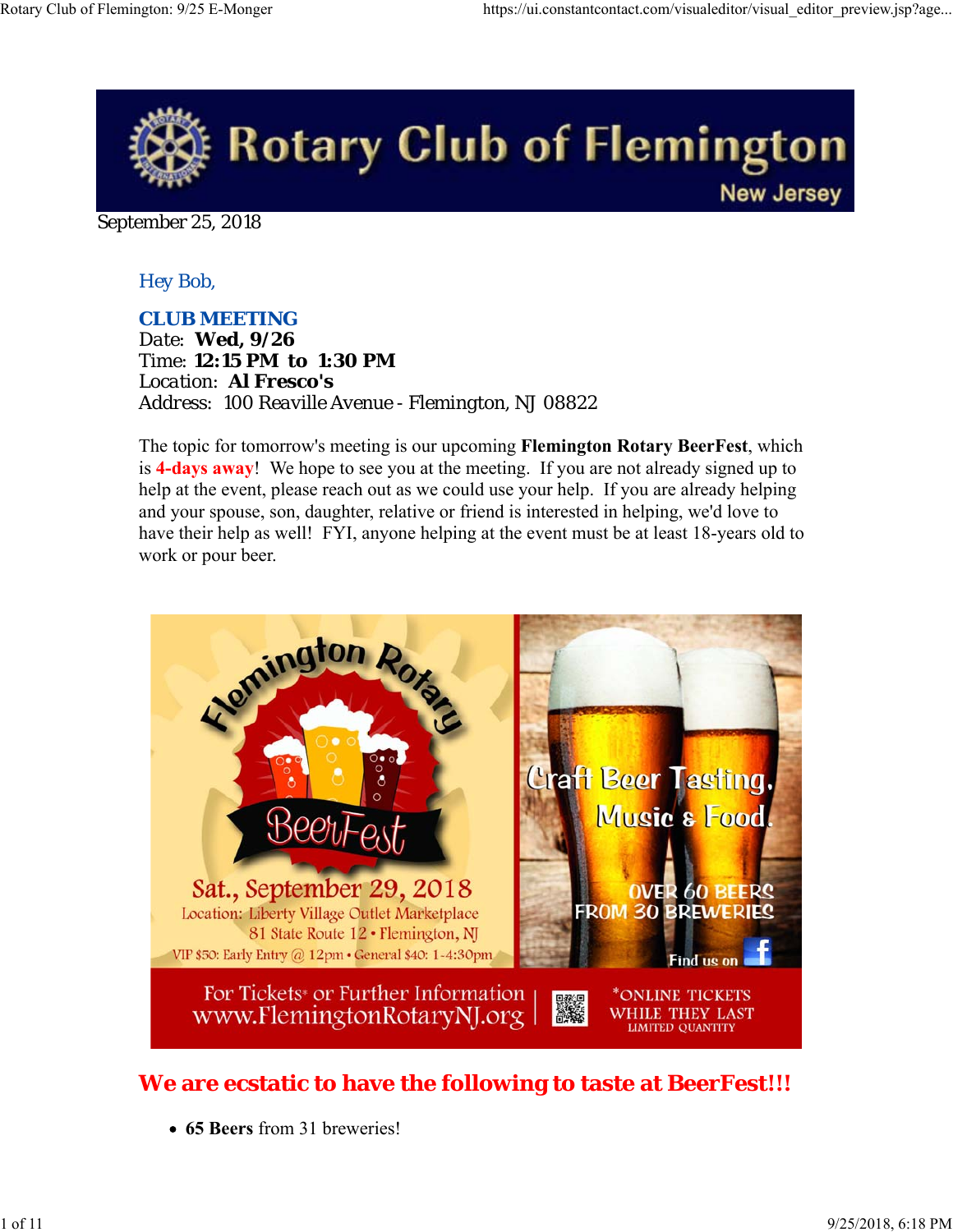- Mark Haynie sharing his personal **Vintage Beer collection** of rare, vintage beers.
- **6 Ciders** from 3 cideries.
- **6 styles of Mixed Spirit Cocktails** from 2 vendors.
- 3 different varietals of **Wine**.
- 1 distillery (Skunktown) with multiple **different spirits**.
- 1 infused spirits vendor with **4 styles of spirits**.

**Click Here** to visit the website for a complete list of all attending Breweries, Cideries, Cocktaileries, Distilleries and Winery. Once on the page, goto the link under the section for Attending Breweries.

We'll be sharing a full list of the beverages to be tasted in a Facebook post this coming Thursday.



### *Flemington Rotary BeerFest SPONSOR Update*

Darren Loew wanted to share with everyone a link to download a copy of the BeerFest Sponsorship Form. We could use everyone's help in trying to obtain sponsors. We would also love it if you would consider being a sponsor yourself!

To **Sponsor the BeerFest**, **Click Here** to download the BeerFest Sponsorship form.

To directly **Donate to the Flemington Rotary**

**Foundation**, **Click Here** to contribute via the Flemington Rotary Foundation website. Credit cards are accepted.

A very special thanks to the following businesses and families that have already sponsored this year's event!

# **2018 Flemington Rotary BeerFest Sponsors**

# **Live Music Sponsor - \$1500**

**HealthQuest & Diamond Nation**

# **Porta-Potty Sponsors - \$1000**

- **Explore Flemington.com**
- **Wright & Ford Family Funeral Home And Cremation Services**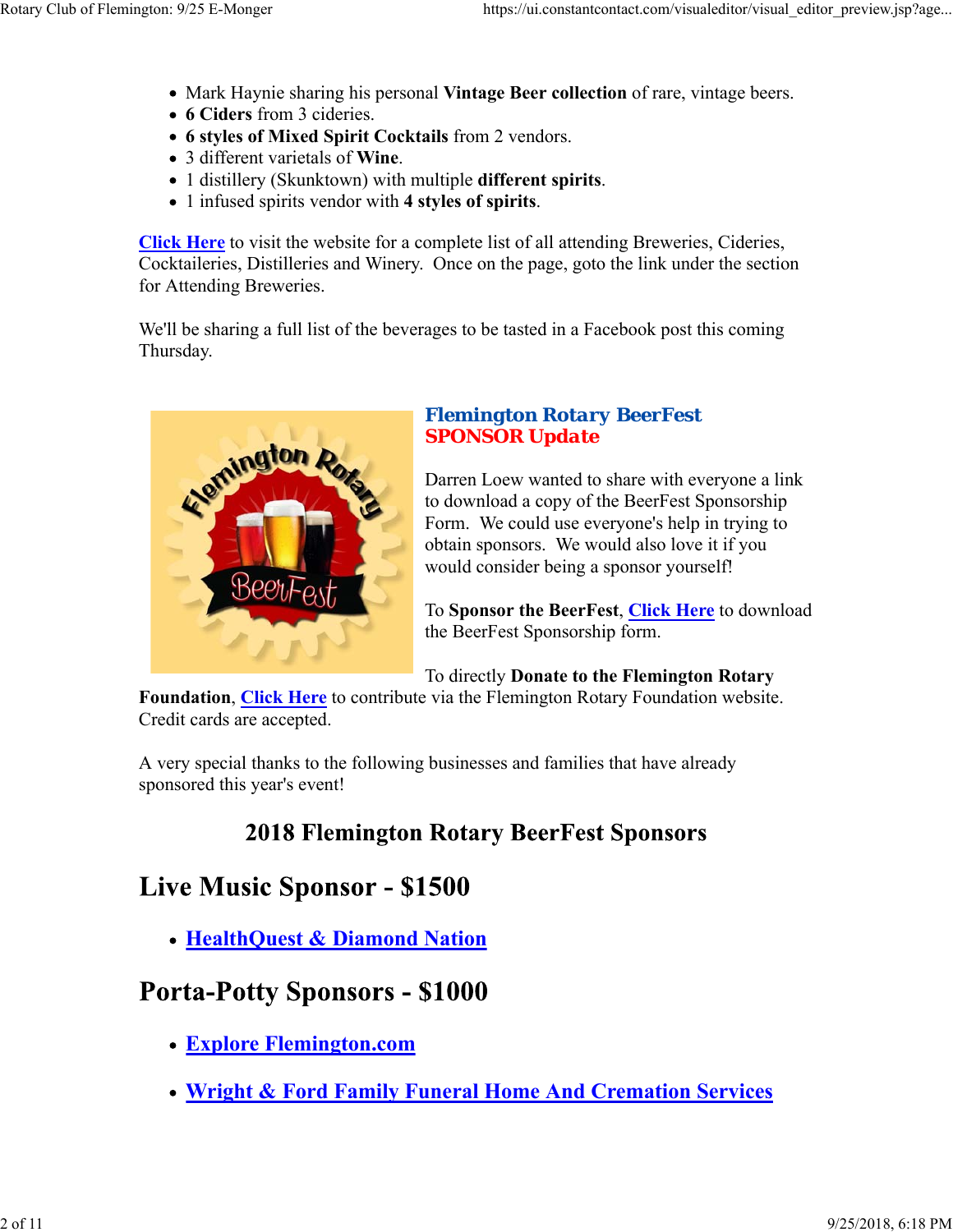# **Gold Sponsors - \$500**

- **Central Wine Merchants**
- **Cornerstone Print & Imaging, LLC**
- **Plaza Dry Cleaners**
- **SunDog NJ's Good Time Band**
- **Unity Bank**

# **Silver Sponsors - \$250**

- **Countryside Veterinary Hospital**
- **First Bank**
- **Flemington Car & Truck Country**
- **J.A.R. Engineering, Inc.**
- **McPherson & Newland Insurance**
- **The National Hotel Frenchtown, NJ**
- **Northfield Bank**
- **Samuel Stothoff Co.**
- **Seramba & Associates CPA**
- **ShopRite of Hunterdon County**

# **Bronze Sponsors - \$100**

- **Awesome Nails**
- **Dr. David Wunder, Chiropractic Physician**
- **Massage Envy**
- **Professional Tax Consultants**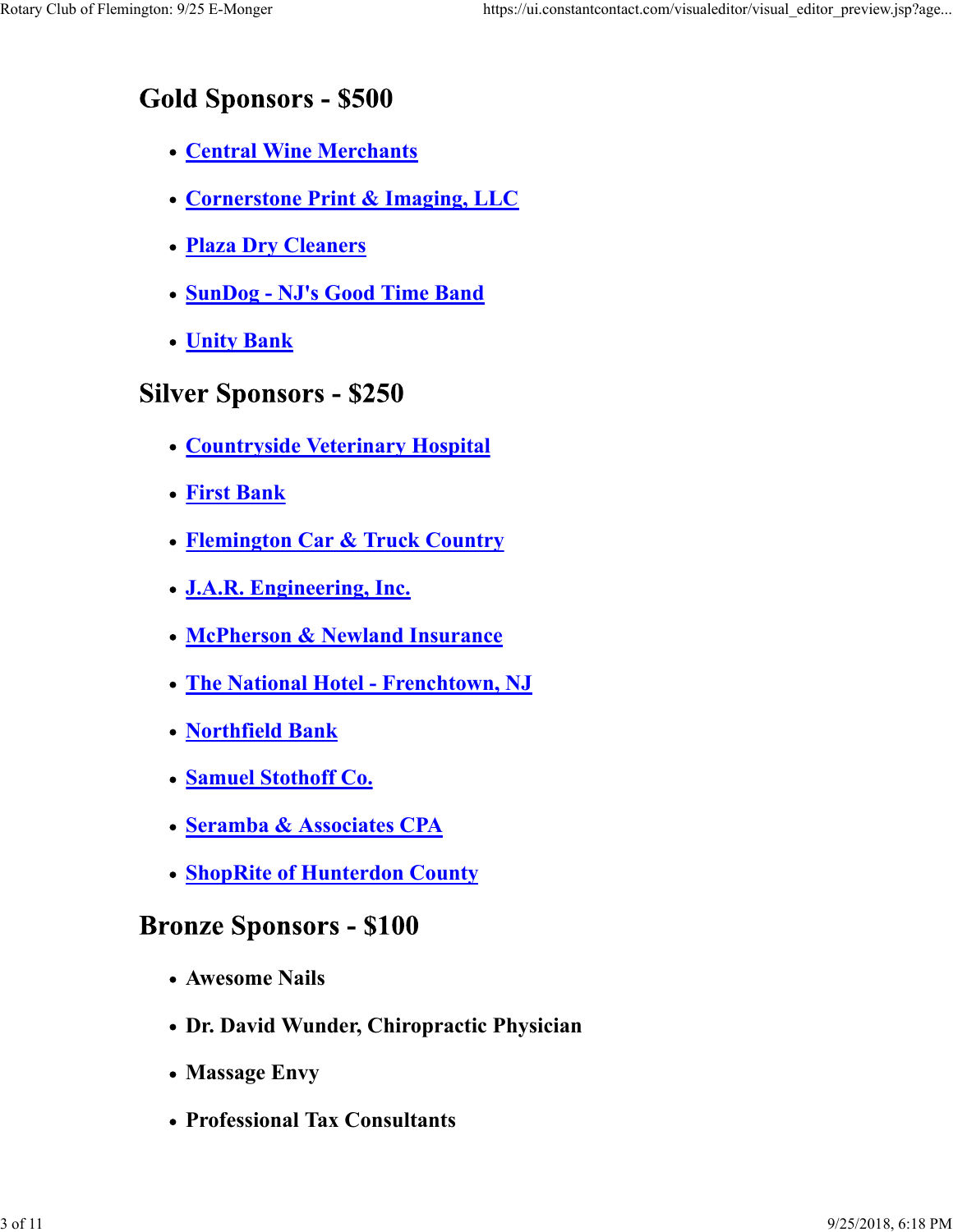- **The PuChitts**
- **Skowronek Family**
- **Stem Brothers, Inc.**
- **Treeline Farm & Landscaping**

## *PHOTO ALBUM from the SOCIAL at DOLCE RISTORANTE* **Held, Wednesday, 8/29/2018**

**Click Here** to view the Photo Album from the recent **Evening Social** held at the **Dolce Ristorante** on Wed, 8/29. Dolce is located on Main Street in Flemington. A very special thanks to Terry Ownes & Karen Widico for planning the evening!

Also, a very special thanks to the Rev. Dr. Herb Bohler for taking the photos and generating the album for everyone to enjoy.



### *About Interact Club at H.C.R.H.S* From **Harry Mazujian** Update on 9/18/2018

Ann Del Campo and Harry Mazujian attended their first Interact meeting at the Hunterdon Central

Regional High School on Monday, September 17th. What an uplifting group to see! We observed strong student leadership with an enthusiastic faculty advisor, Evelyn Diaz. We gave a brief overview of Rotary International, and the main worldwide projects: Polio eradication and Safe Water. Ann also told them about the \$500 Rotary International grant to support service together.

The following are **Upcoming Interact Events** as of 9/18/2018:

Mon, 10/1 at 2:10pm: Meeting in Little Theater

Fri, 10/19 at 4:00pm: Hikes-not-Heroin at Horseshoe Bend Park, Frenchtown Sat, 10/20 at 3:00pm: Hikes-not-Heroin at Horseshoe Bend Park, Frenchtown Sat, 11/3 at TBD: Apple peeling & clean-up at Grateful Bites, Flemington Mon, 11/12 at 2:10pm: Meeting - location TBD. Fri, 12/7 at TBD: Caroling & Baked goods at Rolling Hills Care Center Fri, 2/8 at TBD: Valentine's Bingo with residents at Rolling Hills Care Center TBD, TBD, TBD: Rotary Soup Cook Off at Hunterdon Central

### *RIDES for JOHN ZULLO* **From Sandy Clark**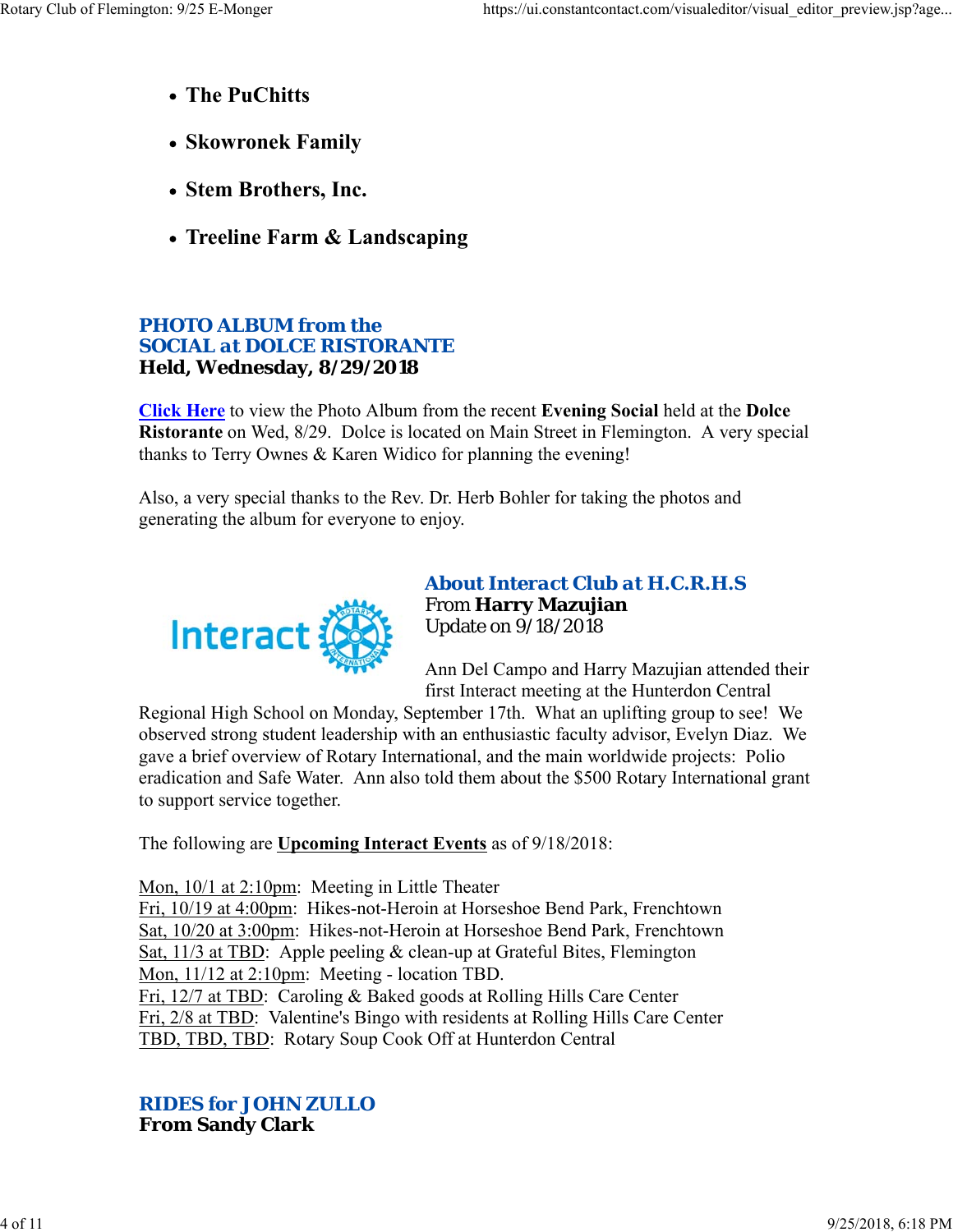## **Updated 9/25/2018**

The following is an updated schedule for driving John Zullo to Wednesday Rotary meetings during the next several weeks. This will be revised as necessary in each weekly E-Monger. Scheduled drivers should contact Sandy Clark at least 24 hours before the Wednesday meeting if they are unable to drive. At the same time, John will call the scheduled driver at least a day in advance if he does not plan to attend the meeting.

### **Schedule of Drivers for John Zullo**:

- Sept. 26 Sandy Clark
- Oct. 3 Ken Skowronek
- Oct. 10 Terry Martin
- Oct. 17 Dick Stothoff
- Oct. 24 Harry Mazujian
- Oct. 31 Sandy Clark



## *Follow Us on Facebook*

The Rotary Club of Flemington is on Facebook with two (2) different Facebook pages! One page is for all information about the Rotary Club of Flemington. The second page is

dedicated to the BeerFest event. Click the links below to access our Facebook pages:

- Rotary Club of Flemington, NJ
- Flemington Rotary BeerFest



### *The Flemington Rotary MEMBER DIRECTORY Is Updated on the Website*

A PDF copy of the Club Directory kept on the club website, located on the password protected "**Members Only**" page. To access this, simply goto **www.FlemingtonRotaryNJ.org** and click on "Members

Only" in the upper left. The page is password protected. If you do not have the password, simply email us and request it.

If you see any updates that need to be made (a change of address, email, phone number, something is not listed correctly, etc.), please email Sandy Clark and request any changes to be made. **Click Here** to generate an email to Sandy.



## *SPEAKERS & PROGRAMS BEING SOUGHT*

**Jeff Moore**, our Program Chair, is looking for speaker &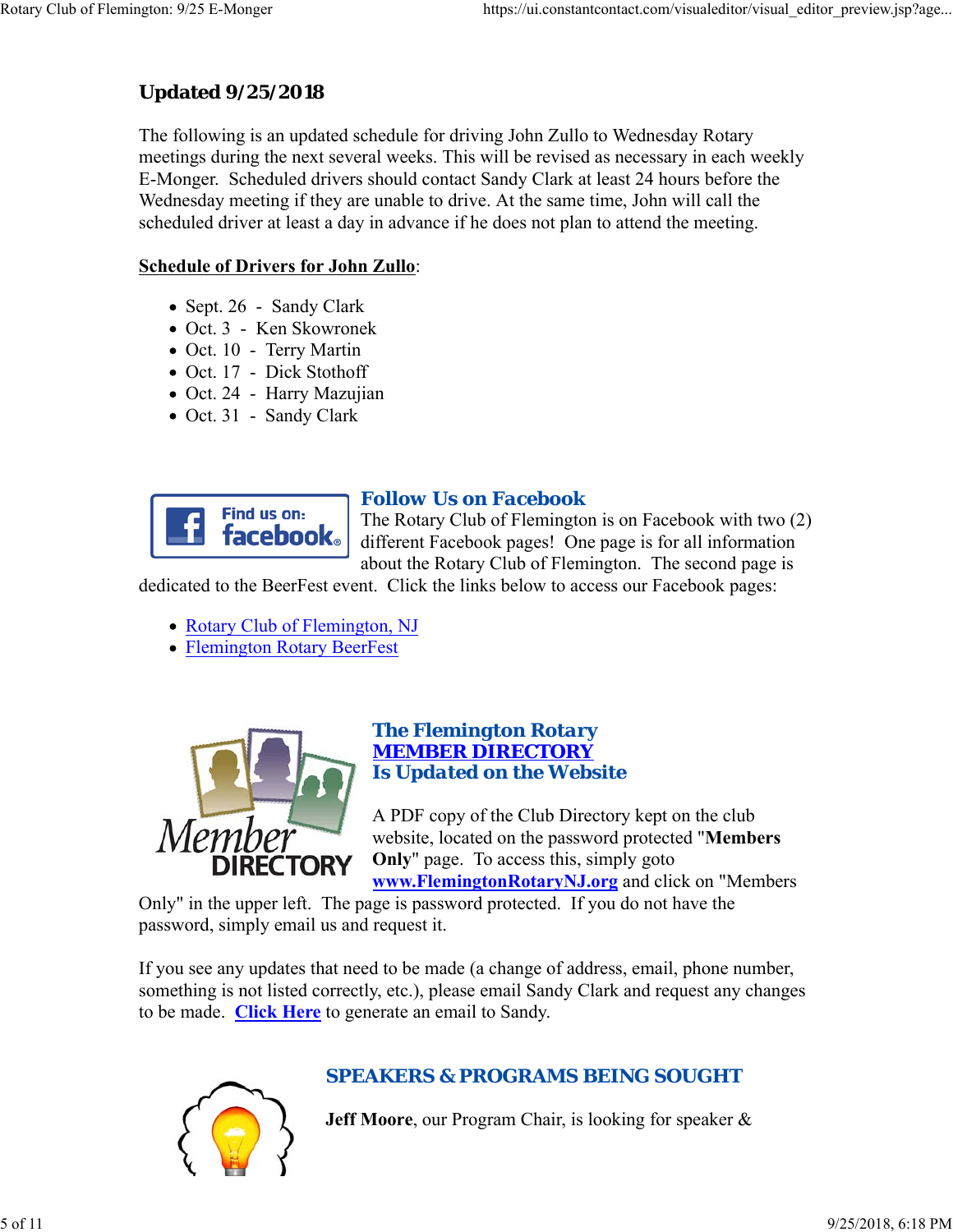program ideas for upcoming meetings. If you have any leads, please pass them onto Jeff, who will follow-up to schedule the speaker.

**Click here** to generate an email directly to Jeff.



As you know, the Rotary Club of Flemington is a member of the H.C. Chamber of Commerce. This enables all Rotarians the ability to attend a Chamber function as a "member". If someone asks you what your business is, you would explain that you are a member representing the Rotary Club of Flemington. **Click Here** to visit the Chamber website for a listing of upcoming events.

#### *ROTARY DISTRICT 7475 NEWS*

**Click Here** to read the current news from our Rotary District 7475.

#### *UPCOMING DATES TO NOTE:*

Wed, 9/26: Ira Liebross: Flemington Rotary BeerFest.

Wed, 10/03: TBA.

Wed, 10/10: TBA.

Wed, 10/17: Rocky Schwartz will discuss the Family Support Center. The Center offers resources to families who have a loved one with opioid use disorder. Resources include assessing information and navigating the confusing behavioral health system. The Center also promotes tools of self-care to cope with the stress and isolation. Wed, 10/24: TBA.

Wed,  $10/31$ : (5th Wed + Halloween). Claudia Roose from the Harvest Family Success Center will give a talk titled "Understanding the Latino Community in Our Area."

**Next RCOF Board Meeting:** Wed, TBA at 5:30 PM (Usually the 3<sup>rd</sup> Wed). Next BeerFest Meeting: Wed, TBA at 6:30 PM (Usually the 3<sup>rd</sup> Wed). **Next Membership Meeting:** Wed, TBA at 1:30 PM (Usually the 2<sup>nd</sup> Wed).

**Upcoming RCOF Club Events, Fundraisers, Fellowship Events, Etc**.: 9/29 (Sat): Flemington Rotary BeerFest

**Rotary District 7475 Events & Functions:** 11/12 (Mon): Eat, Drink & Share at the Pines Manor - Edison, NJ.

#### *COMMITTEE LIST:*

**Click Here** to download the listing of all current Club Committee's and its members.

#### *"MEMBERS ONLY" WEBSITE:*

**Click Here for the Members Only section of the website to find:**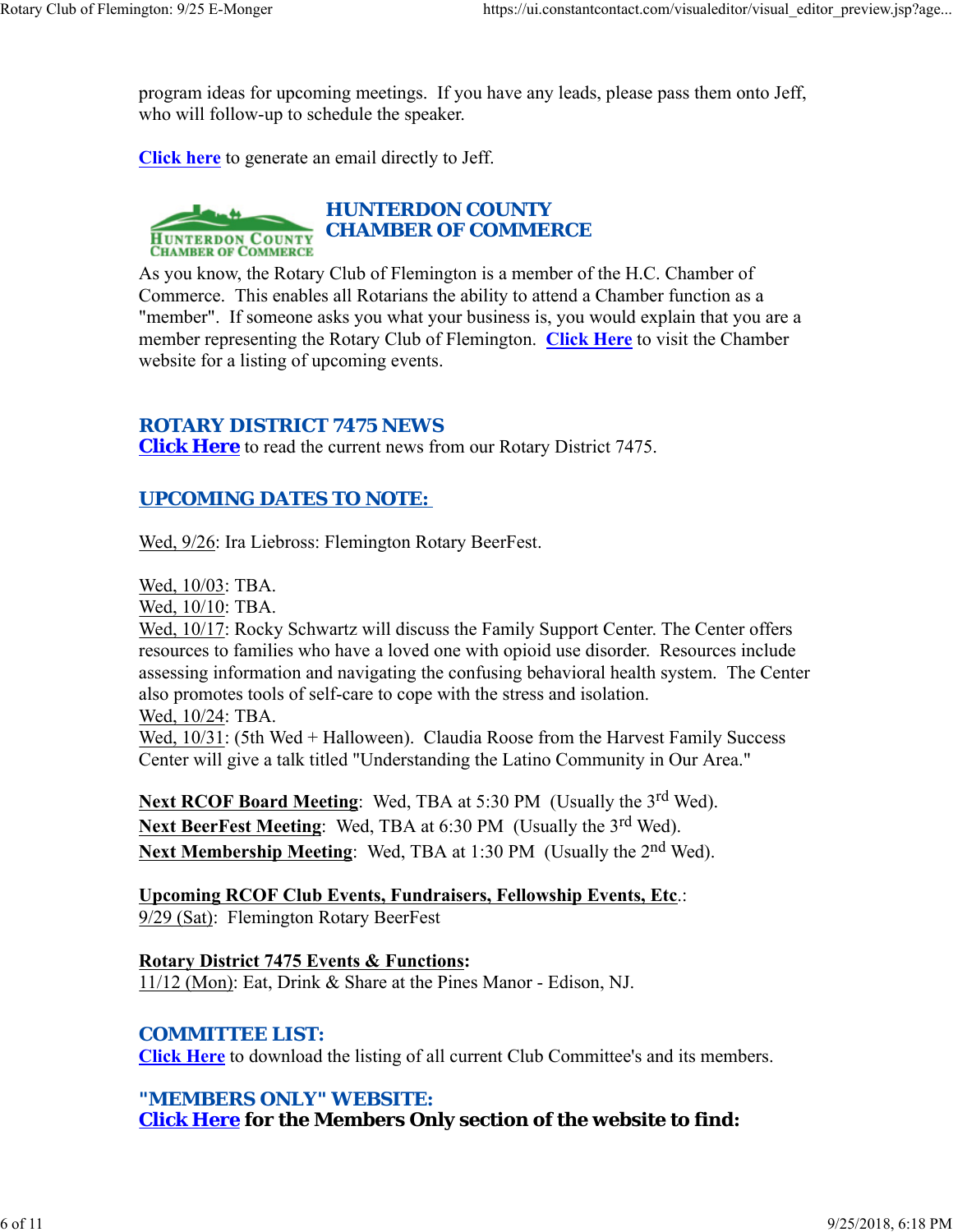- 1) The "Membership Proposal Form" to propose a new member.
- 2) New Member Information.
- 3) An Online Copy of the Club Membership Directory.
- 4) A Link to All Photos Albums of the Club.

### *ROTARY WEBSITE LINKS:*

Rotary International: **www.Rotary.org** Rotary District 7510: **www.RotaryNJ.org**

### *NEARBY ROTARY CLUB MEETINGS:*

As A Rotarian, you are Welcome to attend a Rotary Club meeting anywhere in the world. Click here for the Rotary Club Locator App. Or see below for some local meetings:

#### Mondays

**Lambertville/New Hope** (6:30 pm) - Lambertville Station Restaurant; 11 Bridge Street, Lambertville NJ 08530 **Piscataway** (12:15 pm) - Radisson Hotel; 21 Kingsbridge Road, Piscataway, NJ 08854

#### Tuesdays

**Whitehouse** (12:15 pm) - Max's 22; 456 Route 22 West, Whitehouse Station, NJ 08889 **Princeton** (12:15 pm) - The Nassau Club; 6 Mercer Street, Princeton, NJ 08540 **Bridgewater-Bound Brook** (12:15 pm) - Arbor Glenn; 100 Monroe St, Bridgewater 08807

Wednesdays

**Branchburg Township** (7:30 am): Stoney Brook Grille; 1285 Route 28, North Branch, NJ 08876

**Flemington** (12:15pm): Copper Hill Country Club; 100 Copper Hill Road, Ringoes, NJ 08851

**Hillsborough Township** (6:15 pm): Pheasant's Landing; 311 Amwell Road (Rt. 514), Hillsborough, NJ 08844

#### Thursdays

**Clinton Sunrise** (7:30 am): Clinton Fire Department; New Street, Clinton, NJ 08809 **Somerville/Bridgewater** (12:15 pm): Bridgewater Manor; 1251 US Highway 202/206, Bridgewater, NJ 08807

**Trenton** (12:15 pm): Freddie's Tavern; 12 Railroad Avenue, West Trenton, NJ 08628

#### Fridays

**North Hunterdon** (12:15 pm): Beaver Brook County Club; 25 County Club Drive, Annandale, NJ 08801

**Princeton Corridor** (12:15pm): Hyatt Regency; 102 Carnegie Center, Rt. 1 North, Princeton, NJ 08540

eClub

**Rotary eClub of Hunterdon Horizon**: View website for meetings or online makeups.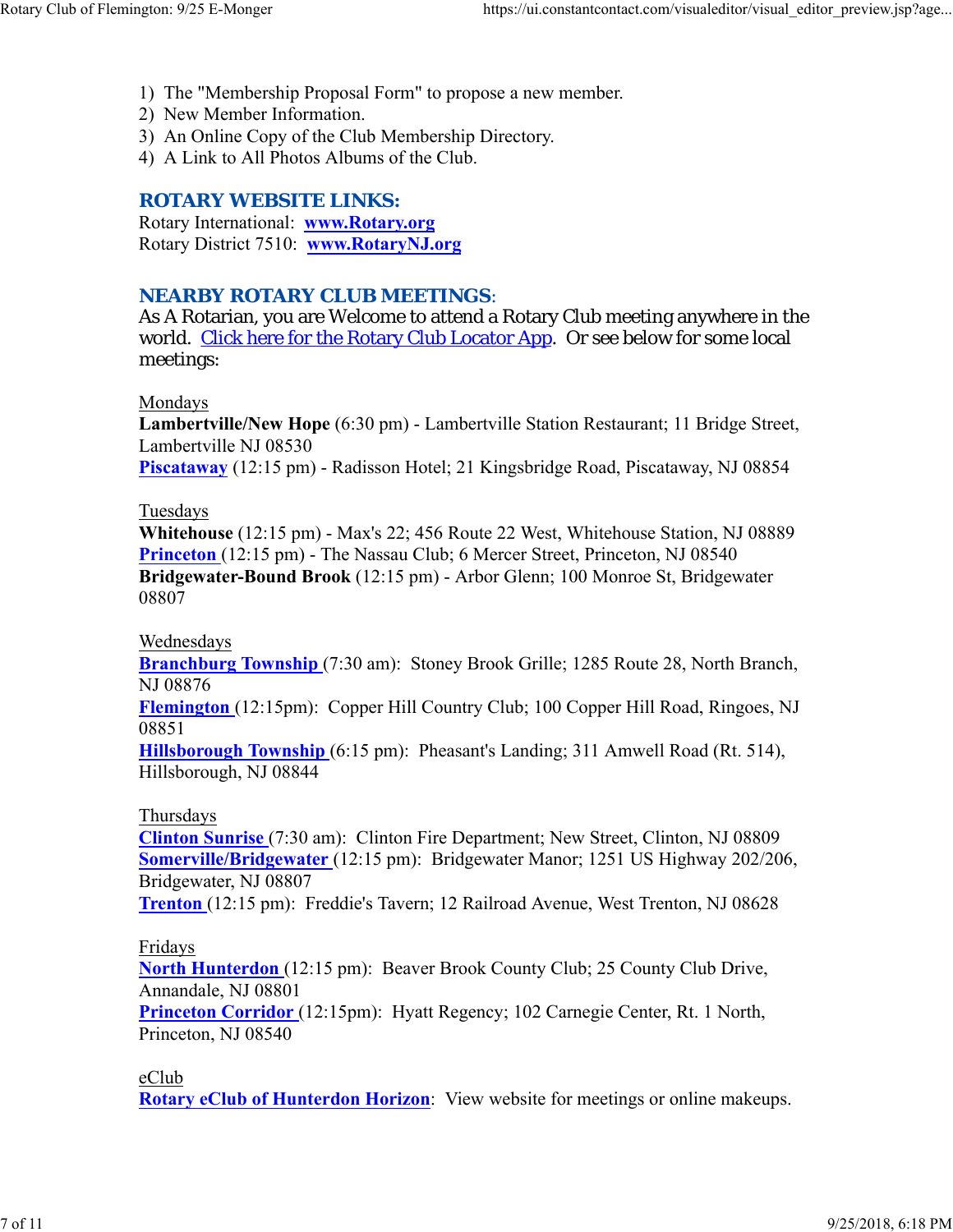## RI President's Call for Action in **2018-2019**: **"Be the Inspiration" Rotary Club of Flemington - Our 95th Year** Founded October 3, 1923 \* Charter #1529 \* District 7475

| Club President                           | <b>Nik Kritharis</b>                       |
|------------------------------------------|--------------------------------------------|
| President-Elect                          | Ann del Campo                              |
| Secretary                                | <b>Kyle Fogarty</b>                        |
| Treasurer, General                       | <b>Terry Ownes</b>                         |
| Treasurer, Lunch                         | <b>Ken Skowronek</b>                       |
| <b>Board Member</b>                      | <b>Kim Metz</b> (immediate Past-President) |
| <b>Board Member</b>                      | <b>Sandy Clark</b>                         |
| <b>Board Member</b>                      | D.J. Wright                                |
| Sergeant-at-Arms                         | <b>Tom Fisher</b>                          |
| R.I. President                           | Barry Rassin (New Providence, Bahamas)     |
| District Governor (DG)                   | <b>John Wilson</b> (Newark)                |
| District Governor Elect (DGE)            | <b>Ray Freaney (Madison)</b>               |
| District Governor Designee (DGD)         | M. Ann Walko (Watchung-Warren)             |
| <b>Assistant District Governor (ADG)</b> | ***** $(***)$                              |

Club Meetings: **Wednesday, 12:15 pm, Al Fresco's** 100 Reaville Avenue - Flemington, NJ 08822



**MISSION STATEMENT:** The mission of Rotary International is to assist and guide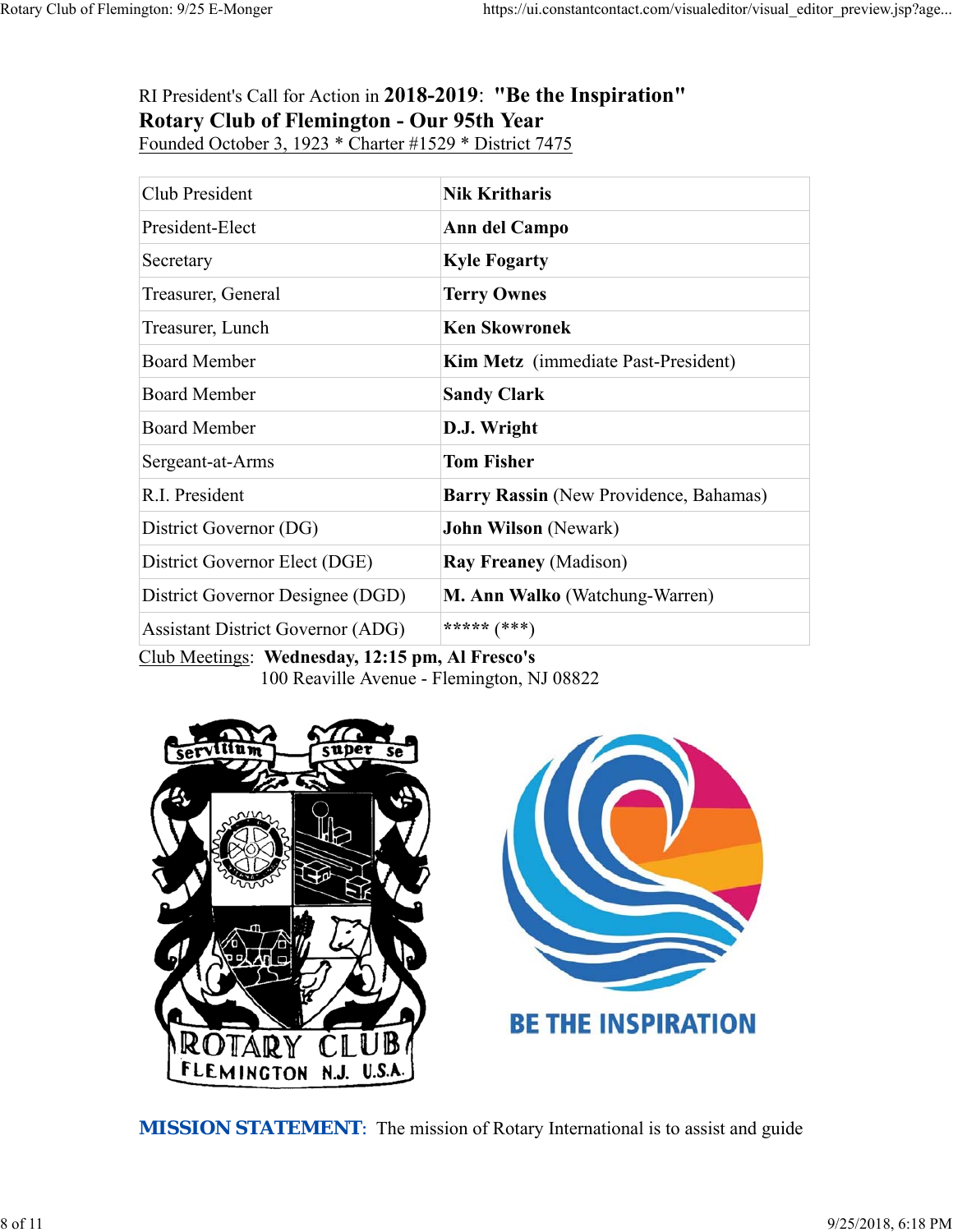Rotarians and Rotary clubs to accomplish the Object of Rotary to ensure Rotary's continuing relevance and to help build a better world, emphasizing service activities by individuals and groups that enhance the quality of life and human dignity, encouraging high ethical standards, and creating greater understanding among all people to advance the search for peace in the world.

**THE OBJECT OF ROTARY:** The object of Rotary is to encourage and foster the ideal of service as a basis of worthy enterprise and, in particular, to encourage and foster:

**1st**: The development of acquaintance as an opportunity for service;

**2nd**: High ethical standards in business and professions, the recognition of the worthiness of all useful occupations, and the dignifying of each Rotarian's occupation as an opportunity to serve society;

**3rd**: The application of the ideal of service in each Rotarian's personal, business and community life;

**4th**: The advancement of international understanding, goodwill, and peace through a world fellowship of business and professional persons united in the ideal of service.

**THE 4-WAY TEST:** "Of the things we think, say or do:

**1st**: Is it the Truth?

- 2<sup>nd</sup>: Is it Fair to all concerned?
- **3rd**: Will it build goodwill and better friendships?
- **4th**: Will it be beneficial to all concerned?"

#### *ROTARY's AVENUE'S OF SERVICE*:

**1)** Through **Club Service**, we have fun, build lasting friendships, and make sure that our club runs well.

**2)** Through **Vocational Service**, we volunteer our professional skills to serve others and promote integrity in everything we do.

**3)** Through **Community Service**, we address local needs and work with our community to bring lasting improvements.

**4)** Through **International Service**, we meet humanitarian needs around the globe and promote world understanding and peace.

**5)** Through **Youth Service**, we work with young people to help them become the next generation of leaders, visionaries, and peacemakers.

## **2018-2019 CLUB MEMBER ROSTER Rotary Club of Flemington, NJ**

Current Number of Members: 37

| <b>Rotarian</b>             | <b>Member Since</b> | <b>Classification</b>           |
|-----------------------------|---------------------|---------------------------------|
| Bohler, Herbert C. (Herb)   | 1977                | <b>Specialty Advertising</b>    |
| Chittenden, Robert L. (Bob) | 2003                | M.E.F.P. Consulting Engineering |
| Clark, Arthur L. (Sandy)    | 1987                | Printing                        |
| Davidson, James G. (Jim)    | 2002                | <b>Rubber Products</b>          |
| del Campo, Ann              | 2016                | <b>Scientist &amp; Farmer</b>   |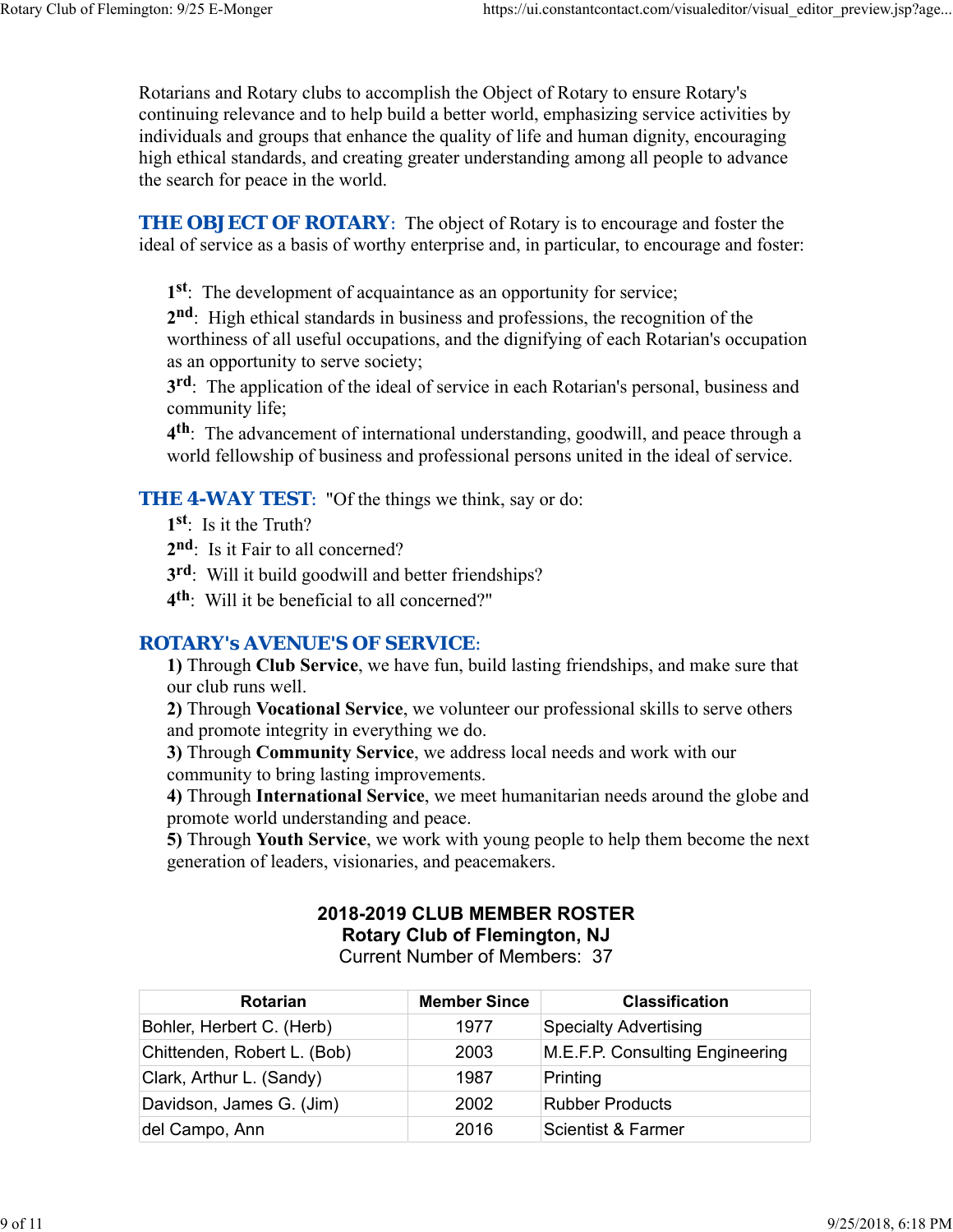| Ferrari, Frederick J. (Fred)      | 1964 | Orthodontia                              |
|-----------------------------------|------|------------------------------------------|
| Fisher, Charles H. (Charlie)      | 1961 | <b>Funeral Services</b>                  |
| Fisher, Thomas H. (Tom)           | 2012 | <b>Property &amp; Casualty Insurance</b> |
| Fogarty, Kyle M.                  | 2017 | <b>Financial Advisor</b>                 |
| Harrison, Jeffrey (Jeff)          | 1996 | Psychotherapy                            |
| Hyatt, Frederic D. (Fred)         | 2017 | Retired - Aerospace                      |
| Kamnitsis, Christopher P. (Chris) | 2001 | <b>Financial Planning</b>                |
| Kritharis, Nikolaos (Nik)         | 2016 | Dentistry                                |
| Liebross, Ira                     | 1997 | <b>Family Medicine</b>                   |
| Loew, Darren                      | 2002 | Orthodontics                             |
| Martin, Teresa (Terry)            | 1993 | Solid Waste/Recycling                    |
| Mazujian, Harry                   | 2004 | Clergy                                   |
| McWilliams, Nancy                 | 1992 | Psychotherapy                            |
| Metz, Kim                         | 2007 | <b>Technical Education</b>               |
| <b>Moore, Jeffrey (Jeff)</b>      | 2018 | <b>Education - Secondary</b>             |
| Muller, George D.                 | 1964 | <b>Cut Glass Manufacturing</b>           |
| Newland, Robert D. (Bob)          | 1998 | Insurance                                |
| Ownes, Terry M.                   | 1987 | <b>Floor Covering</b>                    |
| Phelan, Christopher J. (Chris)    | 2009 | <b>Chamber Of Commerce</b>               |
| Randolph, R. Wayne                | 1982 | <b>Veterinary Medicine</b>               |
| Ruberto, Johanna S.               | 2016 | <b>High School Administration</b>        |
| Schaible, R. Michael (Mick)       | 1998 | <b>Appraisal Services</b>                |
| Skowronek, Kenneth J. (Ken)       | 1994 | <b>Family Law</b>                        |
| Sollner, Richard F. (Dick)        | 1962 | Air Transportation                       |
| Stothoff, Richard H. (Dick)       | 1966 | <b>Sanitary Engineering</b>              |
| Widico, Karen A.                  | 1997 | <b>Public Health Services</b>            |
| Williams, Gwen                    | 1991 | Purchasing/Manufacturing                 |
| Wise, Robert (Bob)                | 1992 | <b>Hospital Administration</b>           |
| Woske, Harry                      | 1977 | Cardiology                               |
| Wright, Daniel J. (D.J.)          | 2003 | <b>Funeral Services</b>                  |
| Ziegler, Joseph E. (Joe)          | 1988 | <b>Investment Advisor</b>                |
| Zullo, John J. (Johnnie)          | 1987 | <b>Chemical Engineering</b>              |

Yours in Rotary Service, Bob Chittenden

#### **Rotary Club of Fleminton, NJ**

PO Box 751 - Flemington, NJ 08822 www.FlemingtonRotaryNJ.org

Providing "Service Above Self" Since 1923